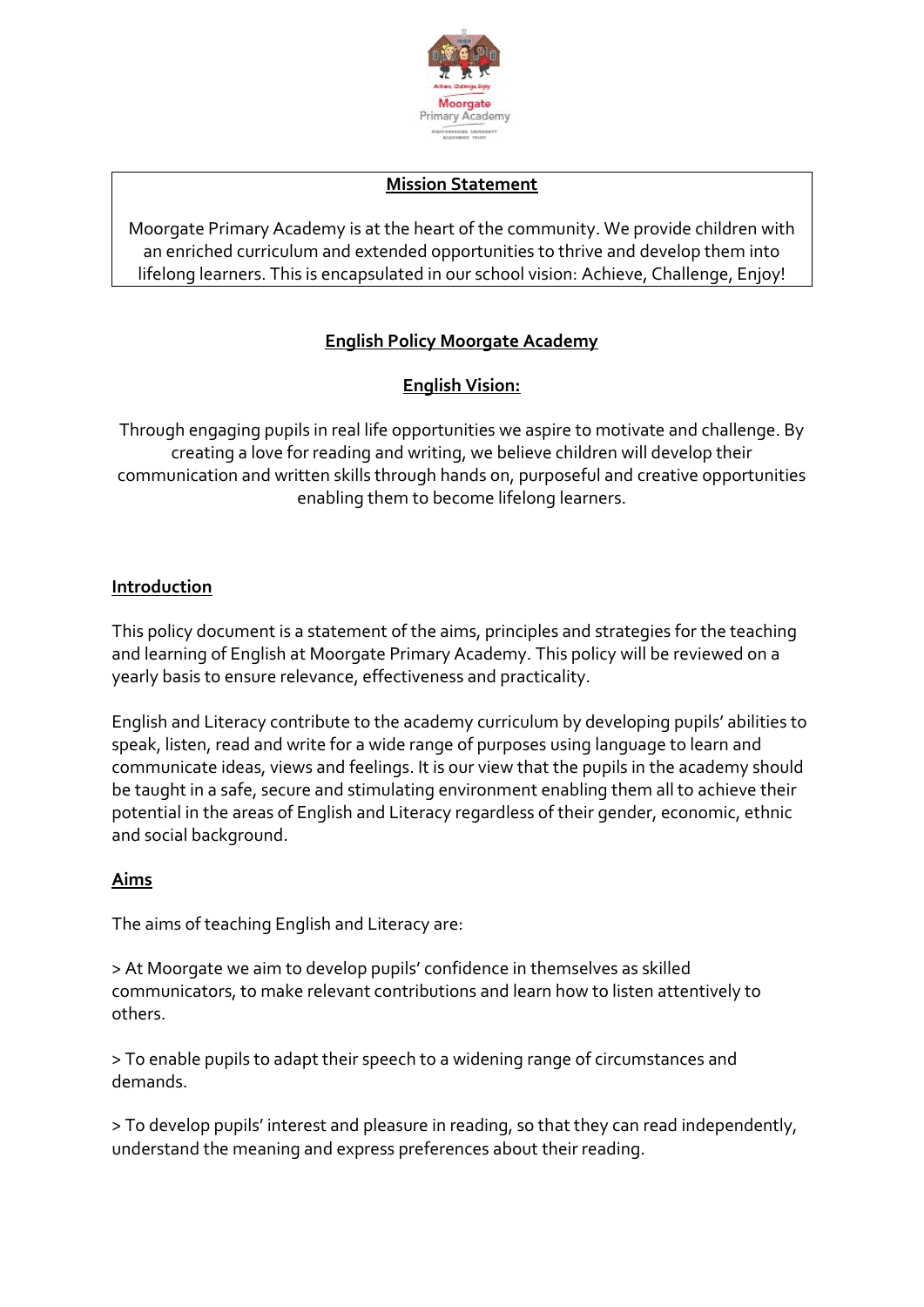

> To ensure that pupils read with fluency, accuracy and understanding across a range of texts, both fiction and non-fiction.

> To provide stimulating opportunities for pupils to be creative writers of text and to express themselves, in writing, with confidence.

> To enable pupils to become independent writers of texts, which are accurately spelt, punctuated correctly and which communicate meaning in narrative and nonnarrative forms.

> To enable pupils to use the planning, drafting and editing processes to improve their written work and sustain their writing of fiction and non-fiction.

> To enable pupils to develop legible handwriting in both joined and printed styles with increasing fluency and speed.

> To enable pupils to use non-fiction and non-literary texts in order to access information for themselves including ICT based information texts.

> For pupils to be able to use ICT as an effective means of communication and an effective tool for learning.

## **Organisation and methodology.**

English is a core subject of the National Curriculum. The fundamental skills, knowledge and concepts are set out in "English in the National Curriculum" where they are categorised into three attainment targets:

- 1. Speaking and Listening
- 2. Reading
- 3. Writing

English is primarily delivered through daily Literacy sessions, which covers the programmes of study for English as set out in the National Curriculum. Extra opportunities for pupils to practise and extend their Literacy skills will be provided and linked to other curriculum areas wherever possible. Pupils are taught as individuals, in groups and as classes. The key skills are approached in varied and systematic ways in order to ensure that pupils have a wide range of strategies at their disposal.

Various approaches are adapted and integrated to meet the needs of the individual. A flexible approach is taken in the use of different methodologies and materials. An age related curriculum approach is taught, whereby scaffolds and support are given where appropriate, for different purposes and planned to meet specific objectives.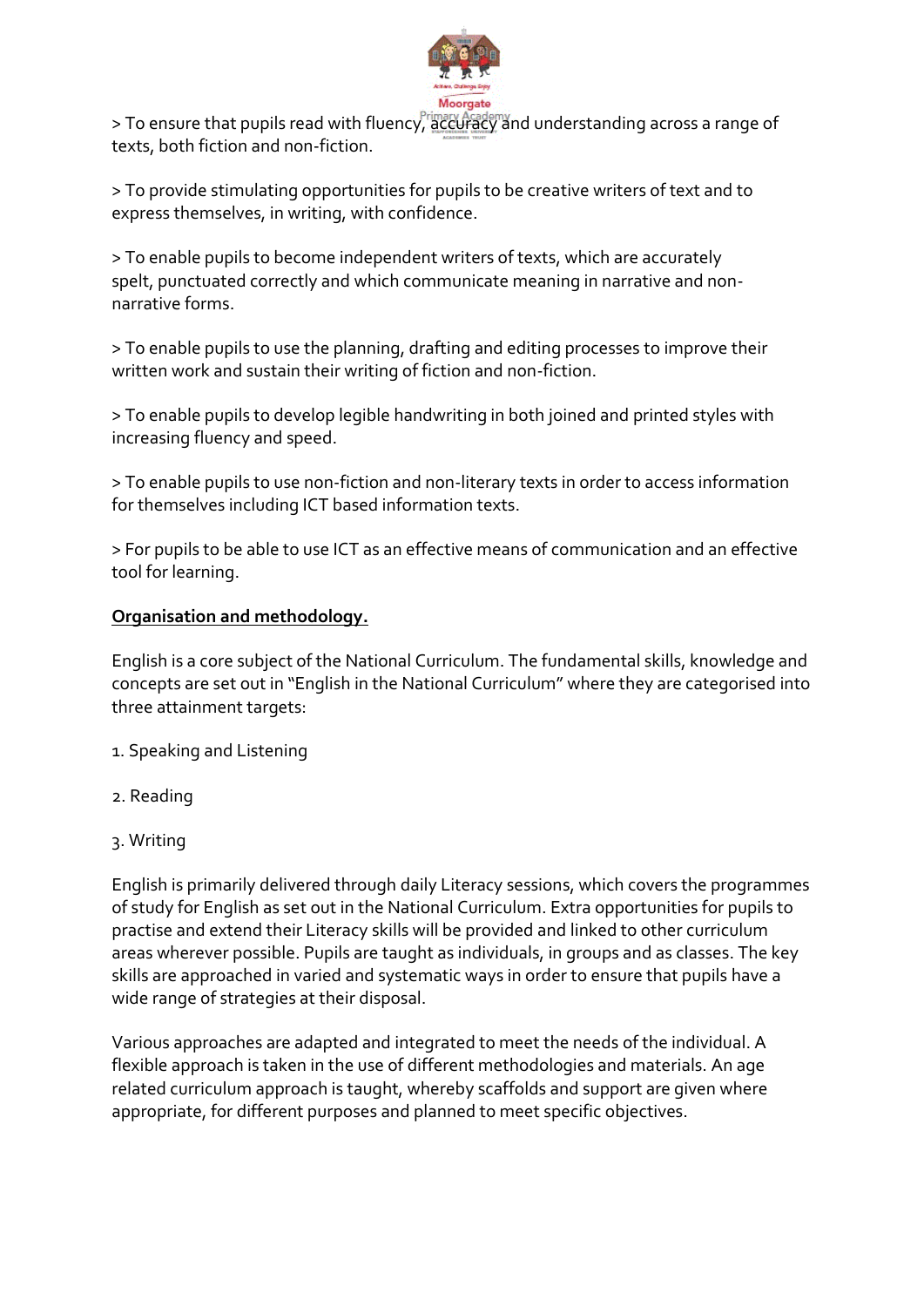# **Speaking and Listening is developed through:**

- > Story telling.
- > Describing and listening to events and experiences

> Speaking and listening appropriately to different audiences including peers, teachers and other adults.

- > Speaking and listening appropriately in a variety of contexts across the curriculum.
- > Group discussion and interaction.
- > Drama and role-play activities.
- > Reading aloud.
- > Debate and presentation.
- > Talk / listening partners/response partners

#### **Reading is developed through:**

> Using a wide range of both scheme and non-scheme books which allows for a flexible but structured approach. The home reading books are organized in book bands.

> Pupils having access to a wide range of literature and non-fiction texts in classrooms and the school library.

> Providing opportunities to access questions that replicate the style of questions used in assessments.

> The use of ICT based reference materials in the form of television, video, and computers.

> Providing a print rich environment and interactive displays in order to stimulate pupils reading.

> Sessions of independent reading when pupils have the opportunity to read enjoy and share texts with other pupils and adults.

> The involvement of parents, in and out of academy, thereby ensuring a home/academy commitment to the encouragement and value of reading.

> A structured programme of the teaching of phonics and the systematic development of a sight vocabulary.

#### **Writing is developed through:**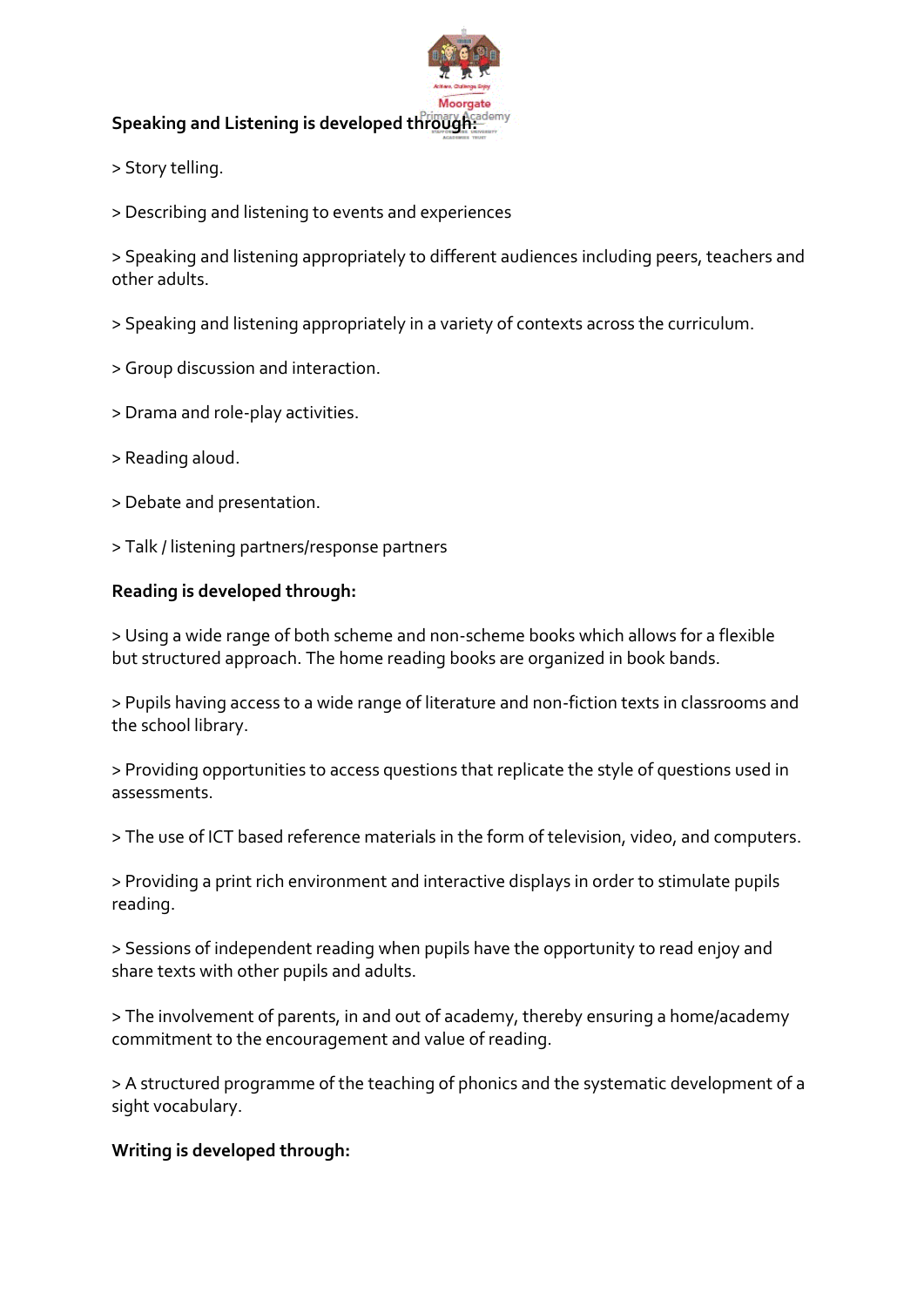

> The provision of a wide range of purposes for writing, including communication with others, exploring experience and organising and explaining information.

> The provision of opportunities to practise a wide range of forms of writing, including narrative, poetry, reports, instructions, captions and lists, persuasive writing and play scripts.

> Providing opportunities to write appropriately for a range of audiences and purposes.

> Teaching pupils to be self-critical and to use planning, drafting and editing processes to improve their work. This includes self and peer assessment alongside detailed marking by the teacher.

> Teaching pupils grammar through writing lessons, where context gives them purpose.

> Teaching pupils to use a range of spelling strategies in order to become independent and accurate spellers.

> Teaching pupils to use a range of punctuation techniques in order to become independent and accurate writers.

> Teaching pupils to use a legible style of handwriting and making them aware of the importance of clear, neat presentation in order to communicate effectively. Please see separate handwriting policy.

#### **Pupils with Special Needs.**

Pupils with diverse learning needs are provided for through:

- > Teachers planning for the pupils' full participation.
- > Setting high expectations.
- > Providing opportunities for all pupils to achieve.
- > Creating effective learning environments.
- > Providing equality of opportunity through teaching approaches.
- > Setting learning targets.
- > Liaison with SENCO and the development and delivery of appropriate learning passports.
- > Liaison with outside agencies, e.g. psychological services.
- > Appropriate intervention (As set out in the Code of Practice)
- > Allowing pupils access to specialist equipment and approaches where necessary.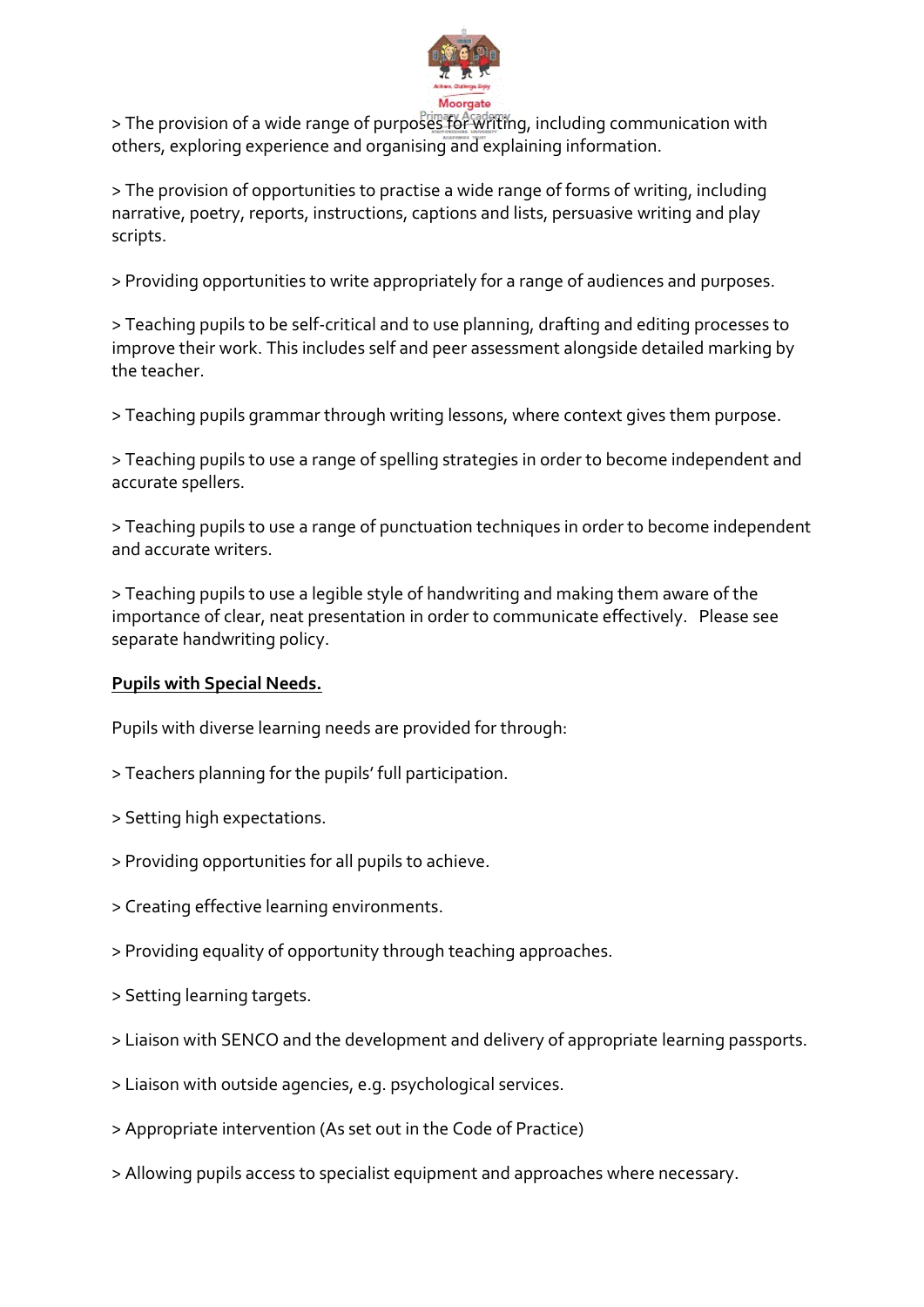

- > Delivery of the FFT programme as and when appropriate.
- > Continuous consultation with and involvement of parents.

#### **Provision in Early years**

Literacy is developed through all areas in the EYFS but predominately through CLL. The children undertake a structured daily phonics programme, guided reading sessions and adult led literacy session beginning in the autumn term (twice weekly). Other opportunities to develop their literacy skills are provided by activities such as the writing table or planned free choice activities with a CLL focus.

#### **Planning.**

Planning for English and Literacy is done at three levels:

| 1. Whole academy planning,       | (Long term)   |
|----------------------------------|---------------|
| 2. Year group planning,          | (Medium term) |
| 3. Individual teacher's planning | (Short term)  |

Planning is completed using the guidance of the EYFS and the National Curriculum. Predominately planning should come from the needs of the children and be book based link to the current topic. Planning must show progression and continuity and cross-curricular links are detailed. Whole academy meetings are used to discuss any issues arising. Pupils' development in Literacy is constantly monitored and assessed in order to inform future planning, teaching and reporting. A variety of methods are used in order to provide a broad and balanced picture of pupils' skills through the school assessment grids. A variety of evidence is required ensuring it has been gathered across the curriculum not just within Literacy sessions. Writing assessment should predominately be taken from cross curricular writing opportunities. All staff keep are to take advantage of incidental and informal assessment opportunities. All formal assessments are passed to the receiving teacher at the end of the academic year. For all aspects of English and Literacy, staff indicate pupils' strengths and highlight weaknesses that are then used to inform future learning targets and planning.

#### **Assessment of Speaking and Listening.**

Pupils' progress in speaking and listening is assessed informally using a variety of methods in differing situations, through:

> Shared text work.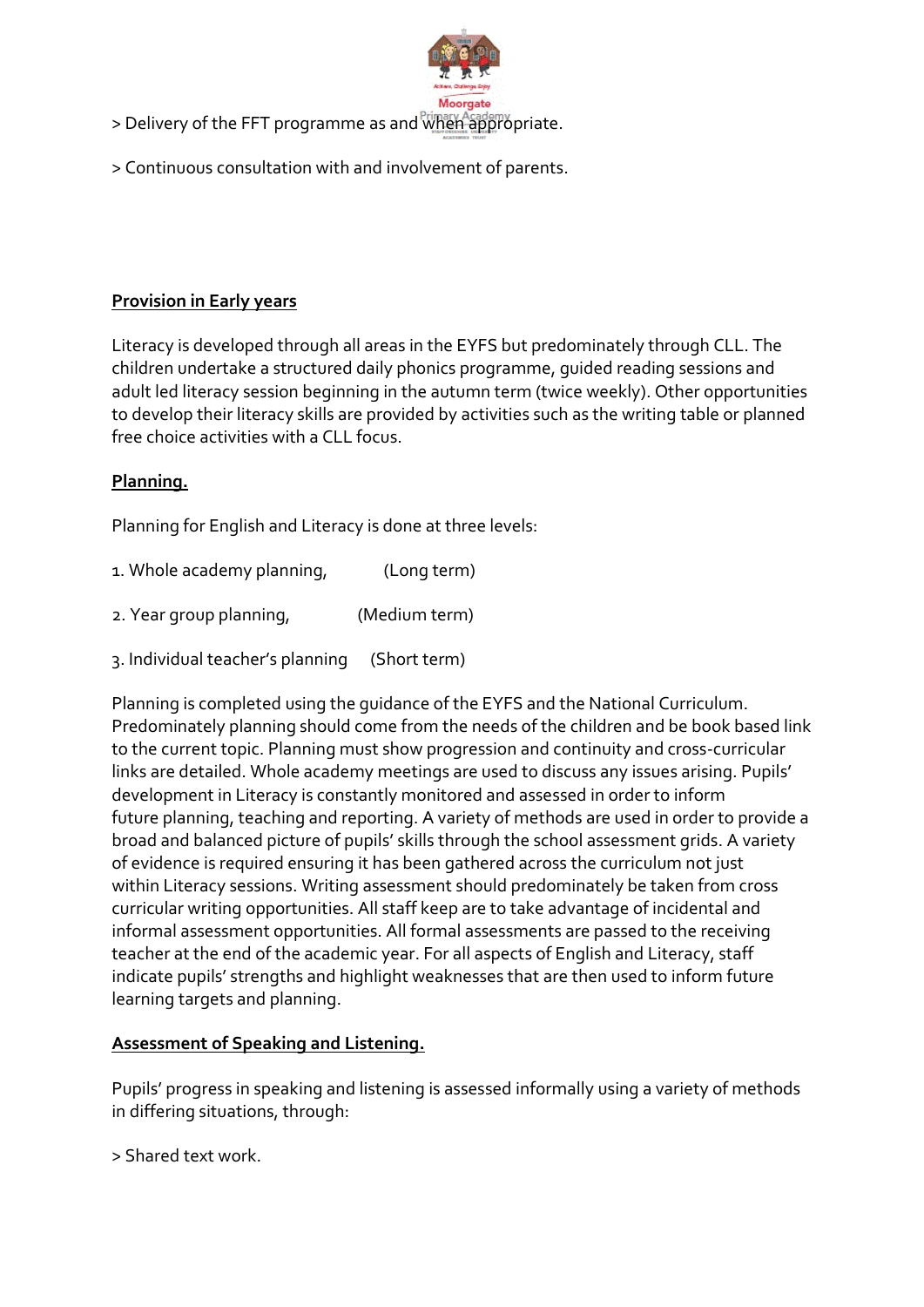> Word/sentence level work.



- > Independent and collaborative work.
- > Group and whole class discussion and interaction.
- > Debate and presentation.
- > Drama activities.
- > Independent play activities.

Evidence is gathered formally and informally to support the assessment and this forms the basis for the annual report to parents.

#### **Assessment of reading.**

> Pupils' reading behaviour (attitude to reading, chosen texts etc.) is observed and noted by the class teacher in the pupils' individual reading record books, taking account of reading both in academy and at home.

> Pupils' progress in reading is assessed reading in two ways: comprehension and word reading. This includes the reading of both fiction and non-fiction texts. Word reading is assessed by benchmarking children's individual levels. Reading records are used to inform judgements and next steps. Comprehension progress in reading is informed by reading books and assessments. sfsg

> Statutory assessment of reading occurs through end of Key Stage. The results of these assessments are monitored closely in order to inform targets for subsequent year groups.

#### **Assessment of writing.**

> Pupils' writing is assessed regularly against the appropriate learning objectives as detailed in the National Curriculum and EYFS.

> Pupils' progress in writing is assessed through guided writing and ongoing written work throughout the curriculum.

#### **Monitoring and Evaluation.**

The Head teacher and English leader manage a programme of monitoring and evaluation of the teaching and learning in the academy through:

> The implementing of a monitoring cycle.

- > The monitoring of medium and short term planning.
- > Lesson observations.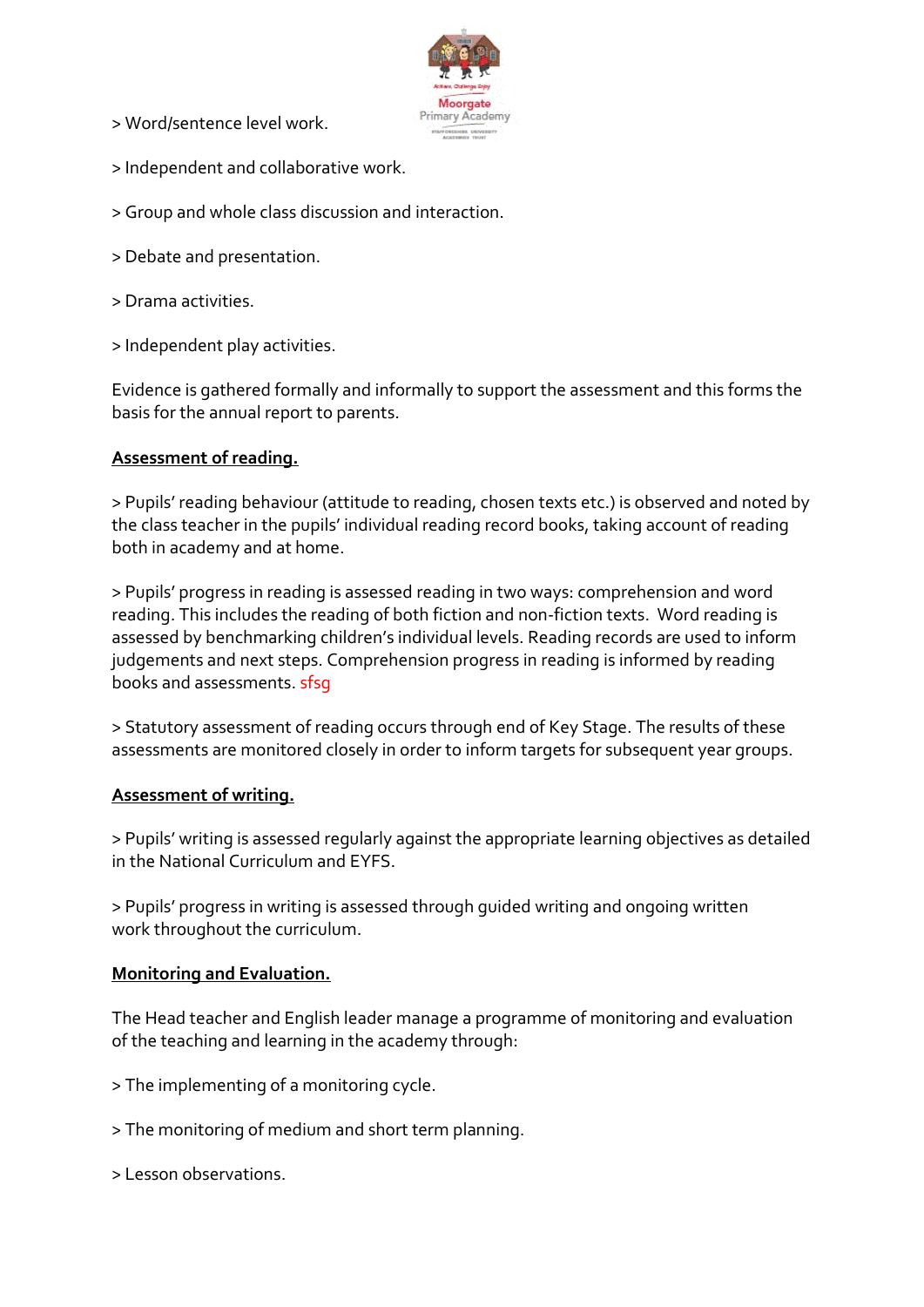> Staff consultation.



- > Book scans.
- > Analysis of pupil's progress
- > Scrutiny of teacher assessments.
- > Learning walks.
- > Pupil interviews

These activities are carried out by Leaders; a report is then compiled indicating good practice and areas for development. This is shared with Governors and staff. Any areas for development form part of the Academy Development Plan which is compiled on an annual basis. Teacher assessment will also be quality assured through external moderation. The main focus will be Year 2 and Year 6; however it is the aim to extend this to all year groups.

#### **STAFFING**

The Role of the leader:

Conduct regular discussions with Staff about their professional development needs in the delivery of the National Curriculum. Target issues that occur, on a whole academy basis, through staff meetings and designated INSET days. Provide support, using a range of possible methods, if staff members have particular needs or concerns. Give guidance to support staff as to their role during the daily Literacy Session. Monitor planning. Develop appropriate assessment arrangements, including records. Oversee and monitor end of Key Stage and end of year assessments. Oversee parental liaison in the area of reading. Coordinate the purchase of resources and be responsible for their organisation. Organise and run the academy library.

The role of Governors in the context of this policy is to: Agree and review the literacy Policy on a regular basis. Question the Headteacher and others to ensure that the Policy is implemented and impacts positively on learning and progress.

The role of teachers in the context of this policy is to: Implement the Methods/Practice outlined above: Promote a classroom ethos that values the views of learners. Involve learners at all stages in their learning and give them opportunity to take responsibility. Share practice with others and be prepared to trial new ideas and implement changes which are in the spirit of this policy. Support learners in meeting the requirements of their role detailed below.

The role of learners (age-appropriate and at a suitable level) in the context of this policy is to: Know the rules and expectations of the class and how it will be implemented. Identify aspects of their work which they find easy or difficult. Identify successes and next steps in their own work and that of their peers. Identify an aspect of their behaviour that could